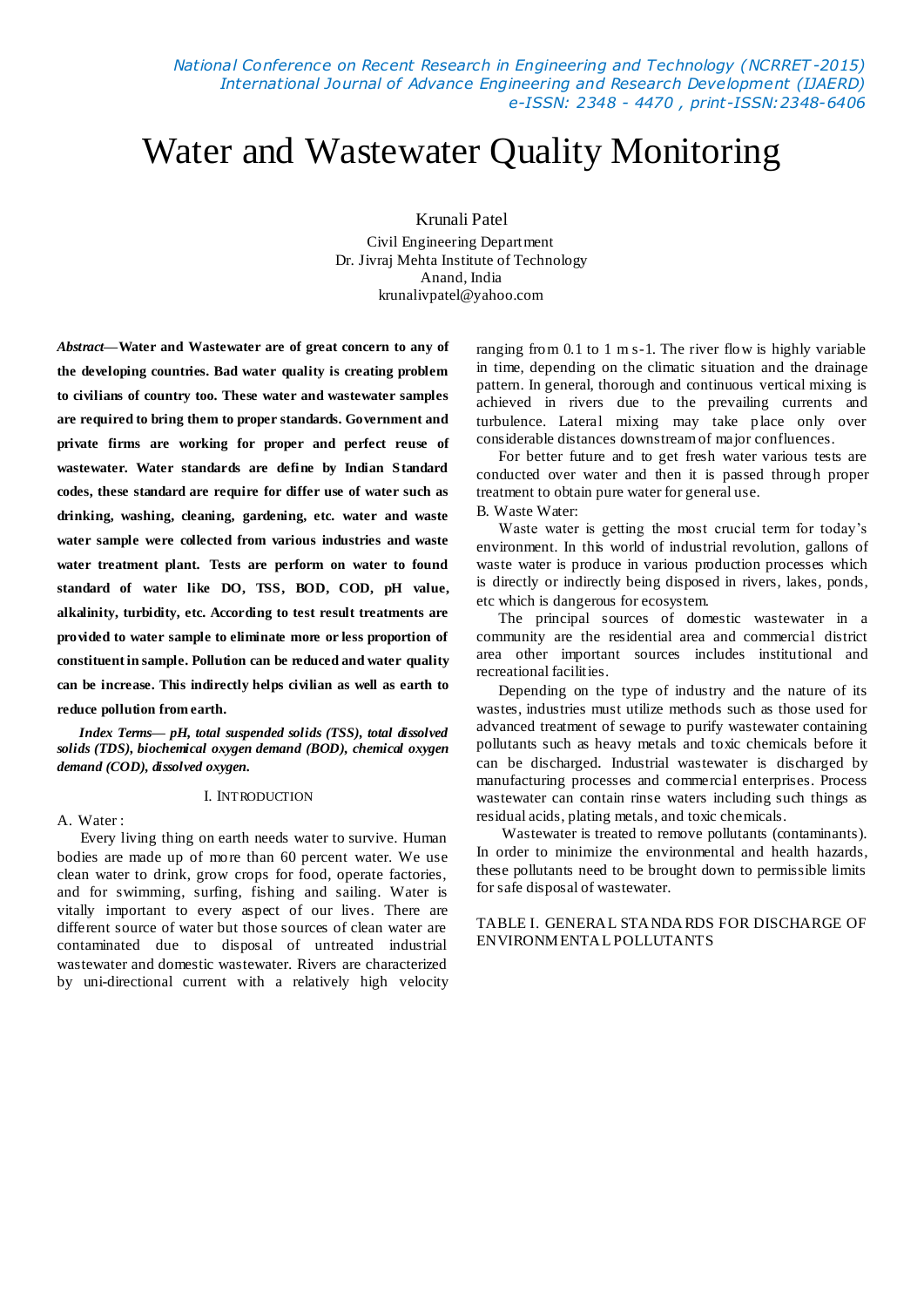Wastewater treatment is a process to improve and purify the water, removing some or all of the contaminants, making it fit for reuse or discharge back to the environment. Discharge may be to surface water, such as rivers or the ocean, or to groundwater that lies beneath the land surface of the earth. Properly treating wastewater assures that acceptable overall water quality is maintained.

 Water quality assessment includes the use of monitoring to define the condition of the water, to provide the basis for detecting trends and to provide the information enabling the establishment of cause-effect relationships. Important aspects of an assessment are the interpretation and reporting of the results of monitoring and the making of recommendations for future actions.

 Monitoring the quality of surface water will help protect our waterways from pollution. Farmers can use the information to help better manage their land and crops. Our local, state and national governments use monitoring information to help control pollution levels. We can use this information to understand exactly how we impact our water supply and to help us understand the important role we all play in water conservation.

 Reduction of pollutants in the wastewater down to permissible concentrations is necessary for the protection of ground water and the environment.

 The objective of this paper is to monitor quality of river water, domestic waste water & waste water collected from different industries.

#### II. METHODOLOGY

The water sample for this study is collected from Mahi River near vasad.

Wastewater sample is collected from GIDC VU nagar. They are working on aluminium section. Another sample of wastewater is collected fromone chemical company at Sojitra GIDC, they are working on aluminium and copper puring process.

Domestic waste water is collected from VV nagar waste water treatment plant. Wastewater samples were collected in plastic containers. It is important for the industry to develop its own wastewater treatment system before discharging the effluent in order to meet the National Environmental Quality Standards (NEQS). In order to design an appropriate treatment system the characteristic of the wastewater generated need to be found out with reference to the following parameters; pH, total suspended solids (TSS), total dissolved solids (TDS), biochemical oxygen demand (BOD 5), chemical oxygen demand (COD), dissolved oxygen.

 The total dissolved solids present, is an essential feature of the quality of any water body resulting from the balance between dissolution and precipitation. Oxygen content is another vital feature of any water body because it greatly

influences the solubility of metals and is essential for all forms of biological life.

Turbidity, Dissolved Oxygen, Biochemical Oxygen Demand, Chemical Oxygen Demand, Total Suspended Solids, Alkalinty were determined by standard methods. pH was measured using digital pH meter.

# III. RESULT & DISCUSSION

Oxygen is necessary for many aquatic species to survive. This test tells you how much oxygen is dissolved in water for fish and other organisms to breathe. Most healthy water bodies have high levels of DO. The potential of Hydrogen, also known as pH, is a measure of acidity and ranges from 0 (extremely acidic) to 14 (extremely basic) with 7 being neutral. Most water is in the range of  $6.5-8.0$ 

TABLE II. QUALITY PARAMETERS FOR WATER & **WASTEWATER** 

| <b>Type of Water</b>        | <b>Quality parameters</b> |     |            |  |  |
|-----------------------------|---------------------------|-----|------------|--|--|
|                             | pН                        | D.O | <b>TSS</b> |  |  |
| Mahi river water            | 7.69                      | 7.6 | 19         |  |  |
| Indusrial waste<br>water-1  | 7.22                      | 2.0 | 14         |  |  |
| Domestic<br>waste<br>water  | 7.55                      | 3.8 | 8          |  |  |
| Industrial waste<br>water-2 | 6.85                      | 3.9 | 6          |  |  |

#### TABLE III. QUALITY PARAMETERS FOR WATER & WASTE WATER

| <b>Type of Water</b> |                                                                                    | B.O.D                      | C.O.D                    |  | <b>TURBIDITY</b>      |                                                                                                                                             |
|----------------------|------------------------------------------------------------------------------------|----------------------------|--------------------------|--|-----------------------|---------------------------------------------------------------------------------------------------------------------------------------------|
| Sr.<br>No.           | Parameters                                                                         | Inland<br>Surface<br>water | Public<br><b>Sewers</b>  |  | Land of<br>irrigation | Marine/Costal<br>areas                                                                                                                      |
| $\mathbf{1}$         | Suspended<br>solids<br>$mg/1$ , max.                                               | 100                        | 600                      |  | 200                   | a. For process<br>waste water<br>100<br>b. For cooling<br>water effluent<br>10 per cent<br>above total<br>suspended<br>mater<br>of influent |
| $\overline{c}$       | pH                                                                                 | 5.5 to 9.0                 | 5.5 <sub>to</sub><br>9.0 |  | $5.5$ to<br>9.0       | 5.5 to 9.0                                                                                                                                  |
| 3                    | Biochemical<br>oxygen<br>demand<br>$(3 \text{ days at})$<br>$27oC$ ).<br>mg/l, max | 30                         | 350                      |  | 100                   | 100                                                                                                                                         |
| 4                    | Chemical<br>oxygen<br>demand,<br>mg/l,<br>max                                      | 250                        |                          |  |                       | 250                                                                                                                                         |